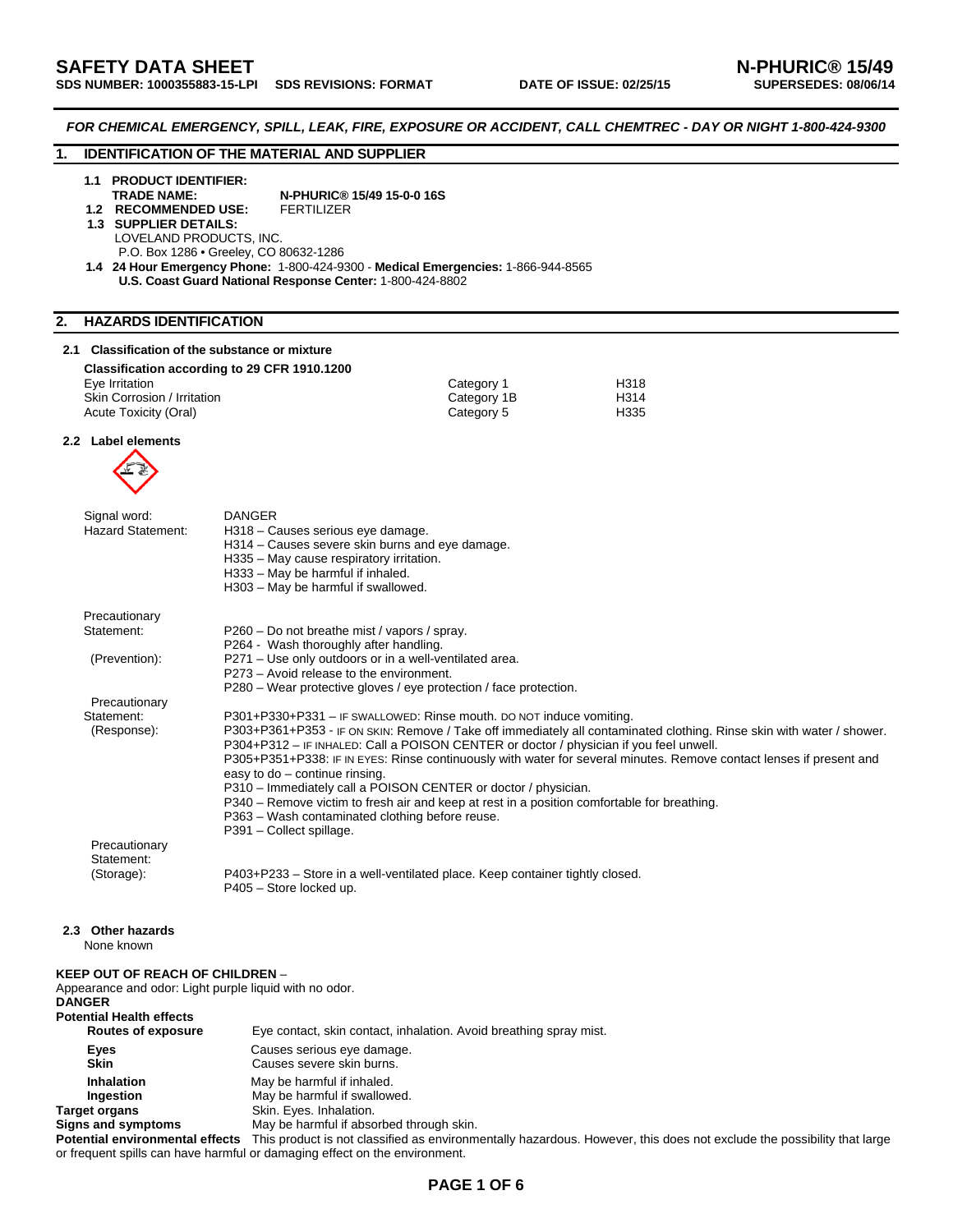| DS NUMBER: 1000355883-15-LPI     SDS REVISIONS: FORM |  |
|------------------------------------------------------|--|
|                                                      |  |

# **3. COMPOSITION, INFORMATION ON INGREDIENTS**

## **3.1 Substances**

# **3.2 Mixtures**

# **Classification according to 29 CFR 1910.1200**

| Chemical Name:                   | CAS No.    | Classification                                           | Concentration<br>$\lceil\% \rceil$ |
|----------------------------------|------------|----------------------------------------------------------|------------------------------------|
| Monocarbamide dihydrogen sulfate | 21351-39-3 | Skin Corr. 1B; H314<br>Eye Dam. 1; H318<br>STOT SE: H335 | 100.00                             |

# **4. FIRST AID MEASURES**

| 4.1 Description of First Aid Measures                                                                                                                                                                                                                                                       |                                                                                                                                                                                                                                                           |  |  |
|---------------------------------------------------------------------------------------------------------------------------------------------------------------------------------------------------------------------------------------------------------------------------------------------|-----------------------------------------------------------------------------------------------------------------------------------------------------------------------------------------------------------------------------------------------------------|--|--|
| General Advice:                                                                                                                                                                                                                                                                             | Get medical attention if symptoms occur.                                                                                                                                                                                                                  |  |  |
| Hold eye open and rinse slowly and gently with water for 15-20 minutes. Remove contact lenses, if present, after the first 5<br>Eye contact:<br>minutes, then continue rinsing eye. Call a poison control center or doctor for treatment advice.                                            |                                                                                                                                                                                                                                                           |  |  |
| Take off contaminated clothing. Rinse skin immediately with plenty of water for 15-20 minutes. Call a poison control center or<br><b>Skin contact:</b><br>doctor for treatment advice.                                                                                                      |                                                                                                                                                                                                                                                           |  |  |
| Call a poison control center or doctor immediately for treatment advice. Have person sip a glass of water if able to<br>Ingestion:<br>swallow. Do not induce vomiting unless told to do so by a poison control centre or doctor. Do not give anything by mouth<br>to an unconscious person. |                                                                                                                                                                                                                                                           |  |  |
| Inhalation:<br>Move person to fresh air. If person is not breathing, call 911 or an ambulance, then give artificial respiration, preferable by<br>mouth-to-mouth, if possible. Call a poison control center or doctor for treatment advice.                                                 |                                                                                                                                                                                                                                                           |  |  |
| 4.2<br>Symptoms:<br>4.3                                                                                                                                                                                                                                                                     | Most Important Symptoms and Effects, Acute and Delayed<br>Inhalation: May cause respiratory irritation.<br>Eyes: Causes serious eye damage.<br>Skin: Causes severe skin burns and eye damage.<br><b>Immediate Medical Attention and Special Treatment</b> |  |  |
| Treatment:                                                                                                                                                                                                                                                                                  | Treat symptomatically. Symptoms may be delayed.<br>FOR A MEDICAL EMERGENCY INVOLVING THIS PRODUCT CALL: 1-866-944-8565<br>Take container, label or product name with you when seeking medical attention.                                                  |  |  |
| <b>NOTES TO PHYSICIAN:</b>                                                                                                                                                                                                                                                                  | Probable mucosal damage may contraindicate the use of gastric lavage. No specific antidote. Treatment of exposure<br>should be directed at the control of symptoms and the clinical condition of the patient.                                             |  |  |
| <b>FIRE FIGHTING MEASURES</b><br>5.                                                                                                                                                                                                                                                         |                                                                                                                                                                                                                                                           |  |  |

#### **5.1 EXTINGUISHING MEDIA:** Suitable Extinguishing Media: Dry chemical, carbon dioxide (CO<sub>2</sub>), alcohol foam, foam, water spray or fog. Do not use water jet as this will spread the fire. **5.2 SPECIAL HAZARDS ARISING FROM THE SUBSTANCE OR MIXTURE:**  Specific Hazards During Firefighting: During a fire, hazardous by-products can be released. **5.3 SPECIAL PROTECTIVE EQUIPMENT AND PRECAUTIONS FOR FIREFIGHTERS**  Special Protective Equipment for Firefighters: Self-contained breathing apparatus and full protective gear should be worn in fighting large fires involving chemicals. Use water spray to keep fire exposed containers cool. Keep people away. Isolate

fire and deny unnecessary entry.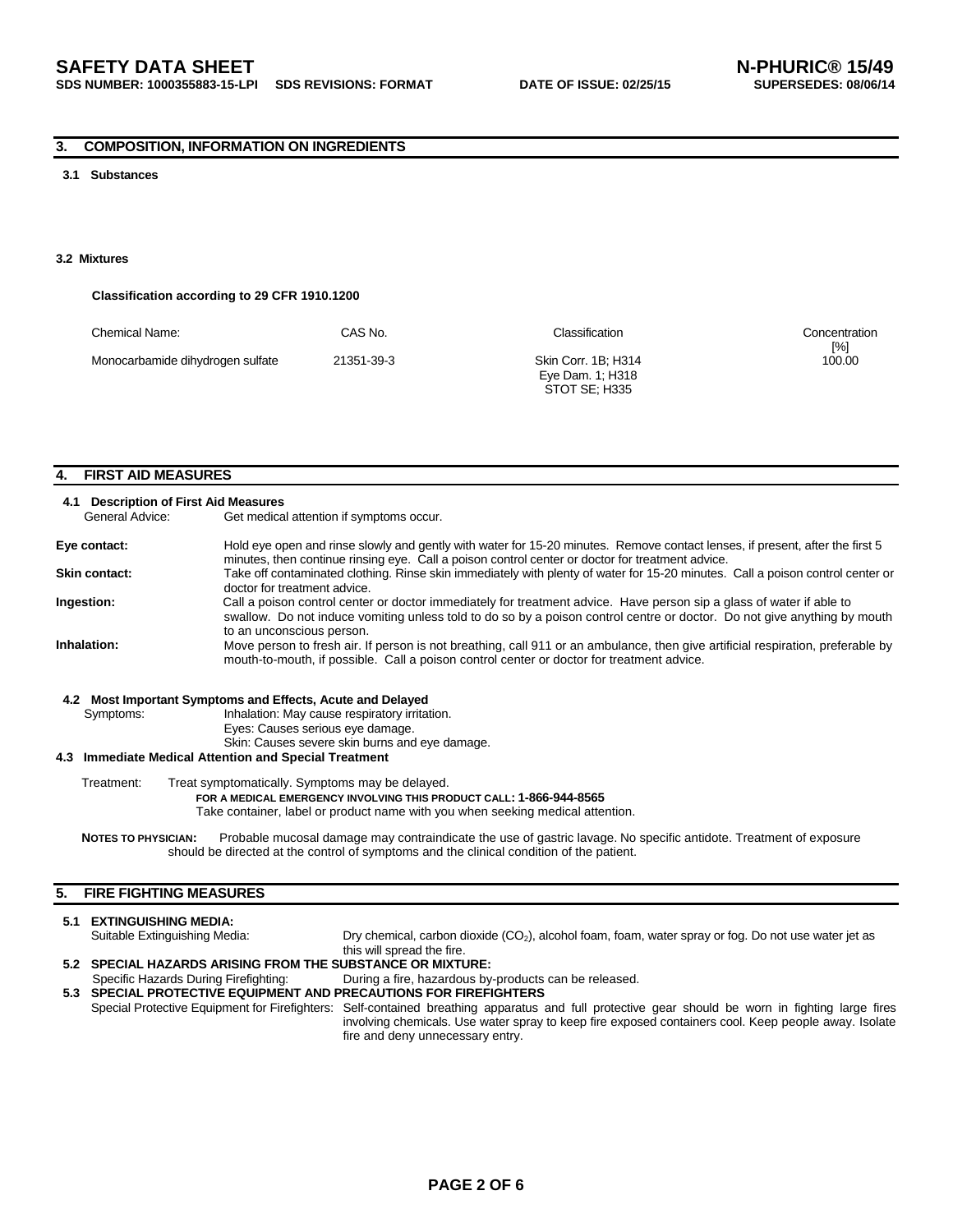# **6. ACCIDENTAL RELEASE MEASURES**

|                       | 6.1 PERSONAL PRECAUTIONS, PROTECTIVE EQUIPMENT AND EMERGENCY PROCEDURES<br>Personal Precautions:<br>Avoid inhalation of vapors and spray mist and contact with skin and eyes. Ensure adequate ventilation.<br>Wear suitable protective clothing. |                                                                                                                                                                                                                                                                                                                                                                                                                                                            |  |  |
|-----------------------|--------------------------------------------------------------------------------------------------------------------------------------------------------------------------------------------------------------------------------------------------|------------------------------------------------------------------------------------------------------------------------------------------------------------------------------------------------------------------------------------------------------------------------------------------------------------------------------------------------------------------------------------------------------------------------------------------------------------|--|--|
|                       | <b>6.2 ENVIRONMENTAL PRECAUTIONS</b>                                                                                                                                                                                                             |                                                                                                                                                                                                                                                                                                                                                                                                                                                            |  |  |
|                       | <b>Environmental Precautions:</b>                                                                                                                                                                                                                | Prevent further leakage or spillage if safe to do so. Do not contaminate water. Do not allow to enter<br>drains, sewers, or watercourses.                                                                                                                                                                                                                                                                                                                  |  |  |
|                       | 6.3 METHODS AND MATERIALS FOR CONTAINMENT AND CLEAN-UP                                                                                                                                                                                           |                                                                                                                                                                                                                                                                                                                                                                                                                                                            |  |  |
| Methods for Clean-Up: |                                                                                                                                                                                                                                                  | Large Spills: Stop the flow of material, if this is without risk. Dike the spilled material, where this is<br>possible. Absorb in vermiculite, dry sand or earth and place into containers. After removal flush<br>contaminated area thoroughly with water.<br>Small Spills: Wipe up with absorbent material (e.g. cloth, fleece). Clean surface thoroughly to<br>Remove residual contamination.<br>Never return spills to original containers for re-use. |  |  |
| 7.                    | <b>HANDLING AND STORAGE</b>                                                                                                                                                                                                                      |                                                                                                                                                                                                                                                                                                                                                                                                                                                            |  |  |
| 7.1                   | <b>PRECAUTIONS FOR SAFE HANDLING:</b>                                                                                                                                                                                                            |                                                                                                                                                                                                                                                                                                                                                                                                                                                            |  |  |
|                       | Advice on Safe Handling:                                                                                                                                                                                                                         | Avoid inhalation of mists, vapors / spray and contact with eyes, skin and clothing. Do not breathe<br>mists or vapor. Wear personal protective equipment. Do not use in areas without adequate<br>ventilation. Avoid prolonged exposure. Wash thoroughly after handling. Do not empty into drains.<br>Handle and open container with care. Use care in handling/storage. Wash before eating, drinking<br>and/or smoking.                                   |  |  |
|                       | <b>7.2 CONDITIONS FOR SAFE STORAGE:</b>                                                                                                                                                                                                          |                                                                                                                                                                                                                                                                                                                                                                                                                                                            |  |  |
|                       | Requirements for Storage Areas and Containers:                                                                                                                                                                                                   | Store in cool, dry place. Store in original container. Keep tightly closed. Do not reuse empty<br>container. Product will become thicker at cold temperatures but effectiveness will not be<br>affected. Warm product before use. Do not contaminate water, food or feed by storage or<br>disposal.                                                                                                                                                        |  |  |

# **8. EXPOSURE CONTROLS / PERSONAL PROTECTION**

| <b>CONTROL PARAMETERS:</b><br>8.1<br><b>OCCUPATIONAL EXPOSURE LIMITS</b> |             |       |  |
|--------------------------------------------------------------------------|-------------|-------|--|
| U.S. Workplace Exposure Level (ACGIH) TLVs                               |             |       |  |
| <b>Components</b>                                                        | Type        | Value |  |
| No data available                                                        | TWA         |       |  |
| U.S. Workplace Exposure Level (OSHA) PELs                                |             |       |  |
| <b>Components</b>                                                        | <b>Type</b> | Value |  |
| No data available                                                        | TWA         |       |  |
|                                                                          |             |       |  |

# **Biological limit values**

|             | <b>ACGIH Biological Exposure Indices</b> |          |  |
|-------------|------------------------------------------|----------|--|
| Components  | Value                                    | Specimen |  |
| No listings |                                          |          |  |

# **8.2 EXPOSURE CONTROLS:**

**Engineering Measures** 

Provide adequate general and local exhaust ventilation. Observe Occupational Exposure Limits and minimize the risk of inhalation of vapors and spray mists. Provide eyewash station and safety shower.

**Individual Protection Measures:**<br>Eye / Face Protection: Gogg **Goggles or shielded safety glasses are recommended.** Skin Protection: Coveralls worn over long-sleeved shirt and long pants. Chemical-resistant gloves. Chemical-resistant footwear plus socks. Respiratory Protection: In case of inadequate ventilation or risk of inhalation of mists or vapors, use suitable respiratory equipment such as MSHA/NIOSH TC-21C or NIOSH approved respirator with N, R, P or HE filter. Wear respiratory protection during operations where spraying or misting occurs. If respirators are used, a program should be in place to assure compliance with 29 CFR 1910.134, the OSHA Respiratory Protection standard. Wear air supplied respiratory protection if exposure concentrations are unknown.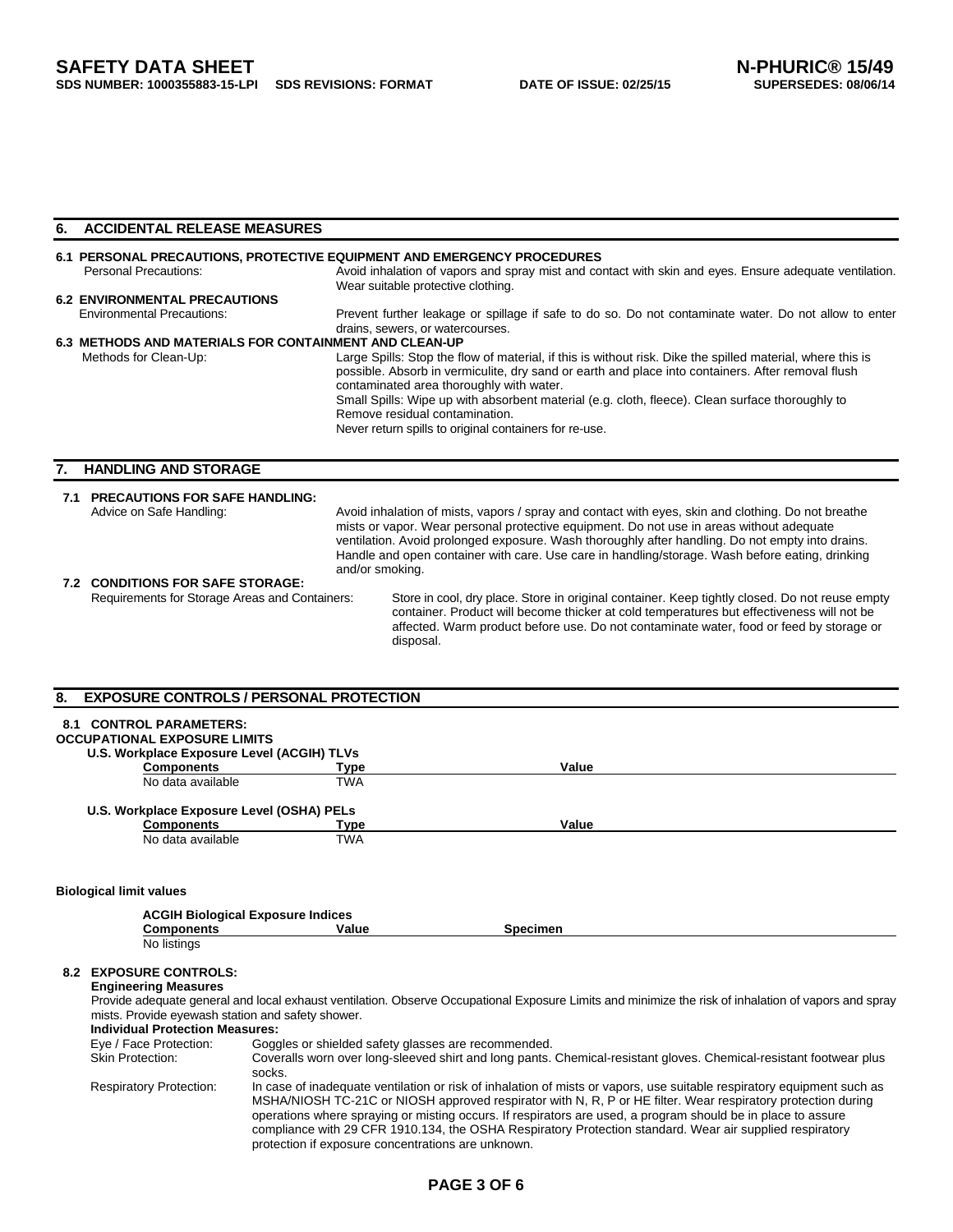## **9. PHYSICAL AND CHEMICAL PROPERTIES**

| 9.1   | APPEARANCE:                                                                                                     | Liquid                                                                                                         |  |
|-------|-----------------------------------------------------------------------------------------------------------------|----------------------------------------------------------------------------------------------------------------|--|
|       | ODOR:                                                                                                           | Odorless.                                                                                                      |  |
|       | ODOR THRESHOLD:                                                                                                 | No data available.                                                                                             |  |
|       | COLOR:                                                                                                          | Light purple.                                                                                                  |  |
|       | pH:                                                                                                             | 1.0 (10% solution)                                                                                             |  |
|       | MELTING POINT / FREEZING POINT: No data available                                                               |                                                                                                                |  |
|       | BOILING POINT:                                                                                                  | 212 <sup>°</sup> F (100 <sup>°</sup> C) (Decomposes at 230 <sup>°</sup> F)                                     |  |
|       | FLASH POINT:                                                                                                    | Does not flash                                                                                                 |  |
|       | FLAMMABILILITY (solid, gas): No data available.                                                                 |                                                                                                                |  |
|       |                                                                                                                 | UPPER / LOWER FLAMMABILITY OR EXPLOSIVE LIMITS: No data available.                                             |  |
|       | VAPOR PRESSURE:                                                                                                 | No data available.                                                                                             |  |
|       | SOLUBILITY:                                                                                                     | Soluble                                                                                                        |  |
|       |                                                                                                                 | PARTITION CO-EFFICIENT, n-OCTANOL / WATER: No data available.                                                  |  |
|       | AUTO-IGNITION TEMPERATURE: No data available.                                                                   |                                                                                                                |  |
|       | DECOMPOSITION TEMPERATURE: No data available                                                                    |                                                                                                                |  |
|       | VISCOSITY, dynamic: No data available                                                                           |                                                                                                                |  |
|       | SPECIFIC GRAVITY (Water = 1): $1.51$ g/ml                                                                       |                                                                                                                |  |
|       | BULK DENSITY: NORTH THE SALE OF THE STATE OF THE STATE OF THE STATE OF THE STATE OF THE STATE OF THE STATE OF T | 12.60 lbs./gal / 1.51 kg/L                                                                                     |  |
| Note: |                                                                                                                 | These physical data are typical values based on material tested but may vary from sample to sample.            |  |
|       |                                                                                                                 | Typical values should not be construed as a guaranteed analysis of any specific lot or as specification items. |  |

# **10. STABILITY AND REACTIVITY**

#### **10.1 REACTIVITY**

# Stable

#### **10.2 CHEMICAL STABILITY**

- Stable under normal temperature conditions
- **10.3 POSSIBILITY OF HAZARDOUS REACTIONS**

Corrosive to 304 stainless steel. Slightly corrosive to 316 stainless steel. Will not polymerize.

# **10.4 CONDITIONS TO AVOID**

 Avoid contact with hypochlorites, sulfides, or alkaline materials. Avoid storage, piping, or handling systems made of copper, zinc, or their alloys (bronze, brass, galvanized metals, etc.).

#### **10.5 INCOMPATIBILE MATERIALS**

Hypochlorites, sulfides, or alkaline materials. Incompatible with nylon and nylon beads.

# **10.6 HAZARDOUS DECOMPOSITION PRODUCTS**

Heating to dryness may cause the release of carbon dioxide gas.

# **11 TOXICOLOGICAL INFORMATION**

# **11.3 LIKELY ROUTES OF EXPOSURE**

Eye contact. Skin contact. LC<sub>50</sub> (rat): No data available. **LD<sub>50</sub> Oral (rat): 350 mg/kg LD<sub>50</sub> Dermal (rat):** >2,000 mg/kg **Acute Toxicity Estimates:** No data available. **Skin Irritation (rabbit):** May be corrosive to skin.  **Eye Irritation (rabbit):** Corrosive.  **Specific Target Organ Toxicity:** Single exposure: No data available. **Aspiration:** No data available **Skin Sensitization (guinea pig):** Not a sensitizer  **Carcinogenicity:** No data available **Germ Cell Mutagenicity:** No data available **Interactive Effects:** None known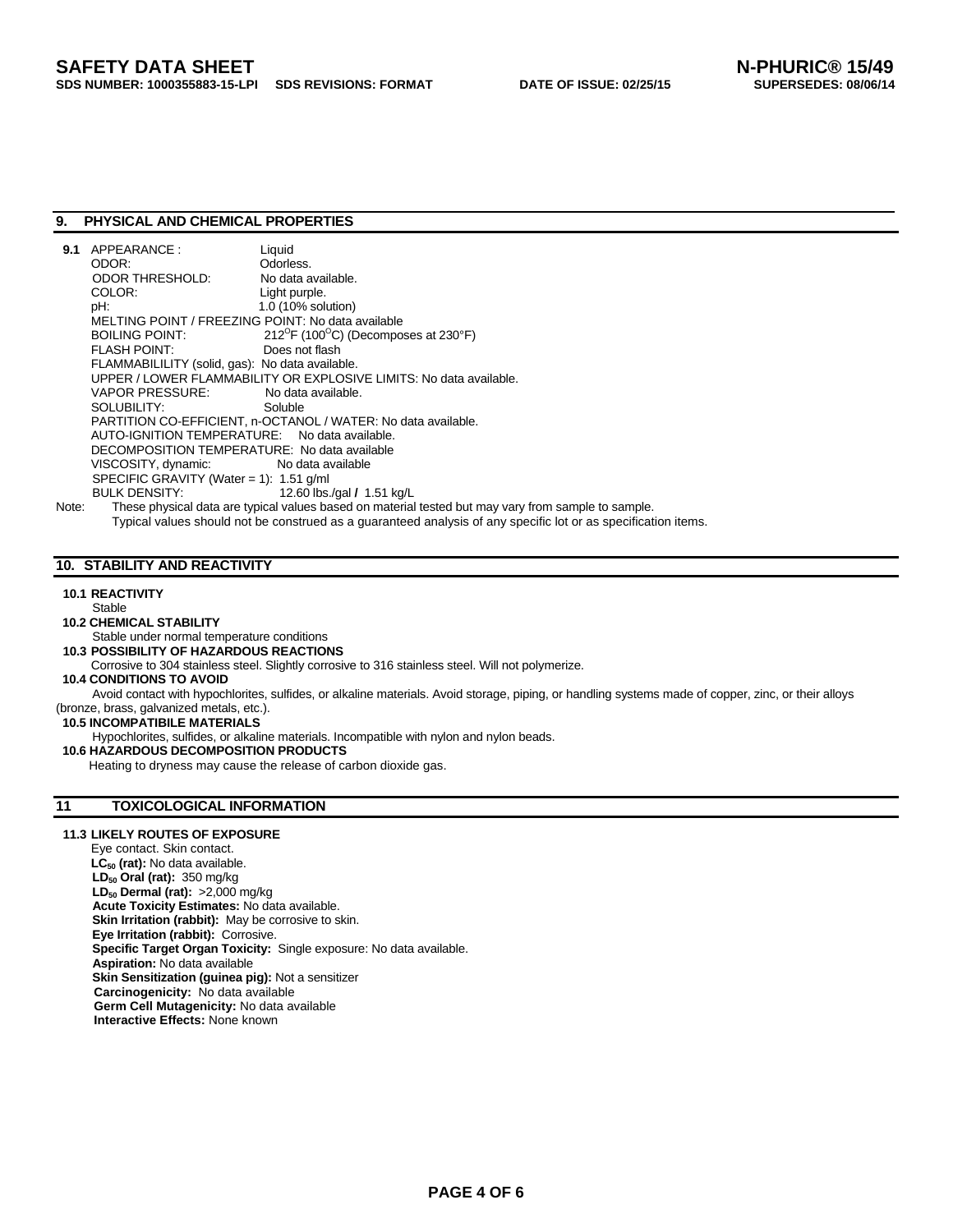# **12 ECOLOGICAL INFORMATION**

#### **12.3 ECOTOXICITY**

A toxic hazard to fish. Avoid spills or release to watercourses. The product is not classified as environmentally hazardous. However, this does not exclude the possibility that large or frequent spills can have a harmful or damaging effect on the environment. This product is not intended for use in aquatic settings.

#### **Ecotoxicological Data Species Test Results\_\_\_\_\_\_\_\_\_\_\_\_\_\_\_\_\_\_\_\_\_\_\_\_\_\_\_\_\_\_**

**Product** 

No data available.

Drift or runoff may adversely affect non-target plants.

Do not apply directly to water.

Do not contaminate water when disposing of equipment wash water. Do not apply when weather conditions favor drift from target area.

# **12.2 PERSISTENCE AND DEGRADABILITY**

**No data available** 

# **12.3 BIOACCUMULATIVE POTENTIAL**

 Bioaccumulation: No data available. **12.4 MOBILITY IN SOIL**

No data available.

# **12.5 OTHER ADVERSE EFFECTS**

Assessment: No data available.

# **13 DISPOSAL CONSIDERATIONS**

#### **13.1 WASTE TREATMENT METHODS**

Wastes may be disposed of on site or at an approved waste disposal facility. Triple rinse (or equivalent), adding rinse water to spray tank. Offer container for recycling or dispose of in a sanitary landfill or by other procedures approved by appropriate authorities. Recycling decontaminated containers is the best option of container disposal. The Agricultural Container Recycling Council (ACRC) operates the national recycling program. To contact your state and local ACRC recycler visit the ACRC web page at http://www.acrecycle.org/. Do not contaminate water, food or feed by storage or disposal.

# **14 TRANSPORT INFORMATION**

# **14.3 LAND TRANSPORT**

**DOT Shipping Description: UN1760, CORROSIVE LIQUIDs, N.O.S. (MONOCARBAMIDE DIHYDROGENSULFATE), 8, III ERG GUIDE 154**

**NOTE: DOT CORROSIVE TO ALUMINUM AND STEEL. NOT REGULATED BY DOT** IF TRANSPORTED BY MOTOR VEHICLE OR RAILCAR IN PACKAGING THAT WILL NOT REACT DANGEROUSLY OR BE DEGRADED BY THIS MATERIAL, 49CFR 173.154(D)

**Freight Classification:** FERTILIZING COMPOUNDS (MANUFACTURED FERTILIZERS), NOI, LIQUID (NMFC 68140, SUB 6; CLASS 70)

# **15 REGULATORY INFORMATION**

# **15.1 SAFETY, HEALTH AND ENVIRONMENTAL REGULATIONS**

**NFPA & HMIS Hazard Ratings: NEPA HTMIS HOTMAN HAMIS** 

- 
- 3 Health 0 Least 3 Health
	- **Instability** 
		- - 4 Severe
- 
- 
- 0 Flammability 1 Slight 0 Flammability<br>0 Instability 2 Moderate 0 Reactivity
- 3 High B PPE